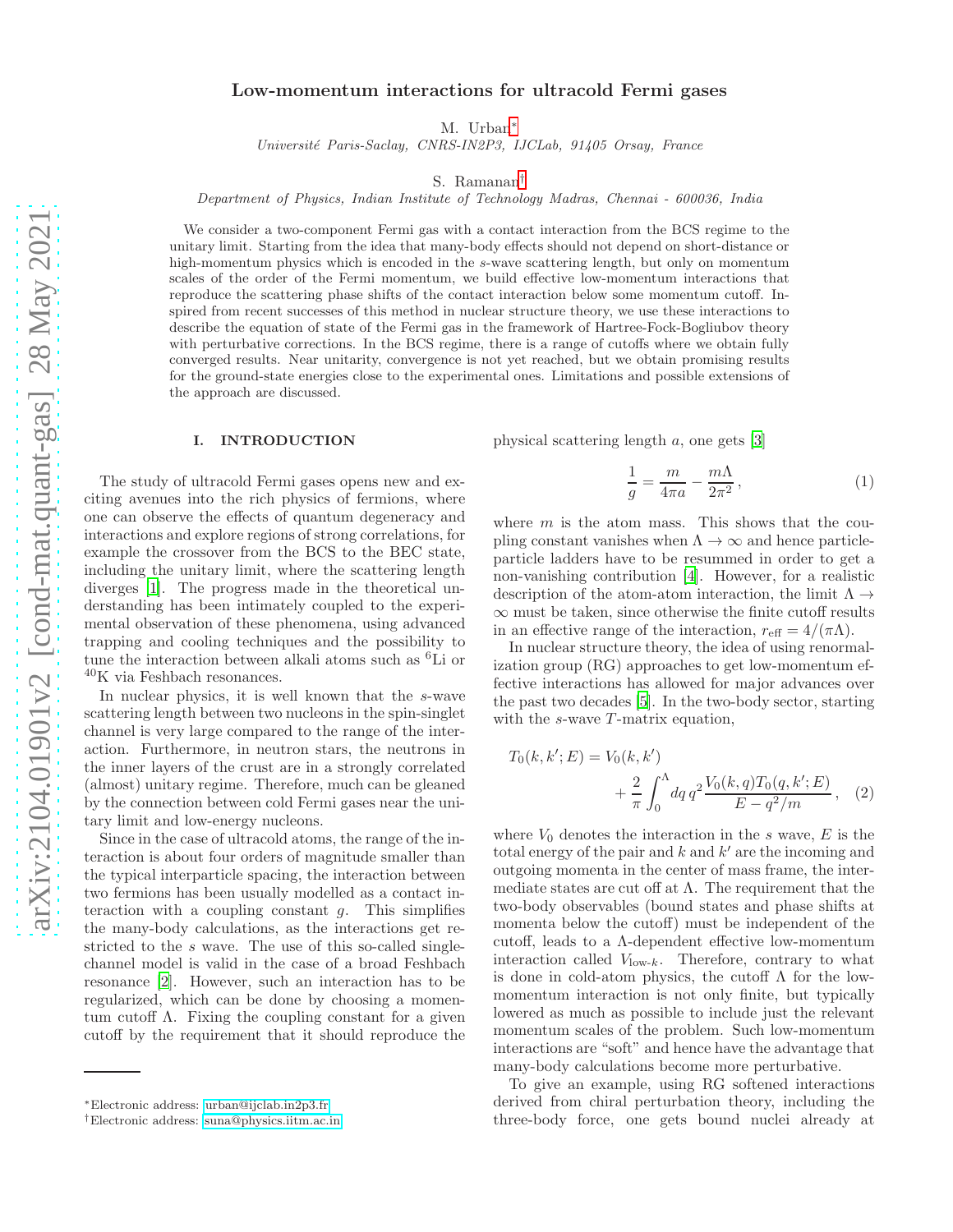<span id="page-1-2"></span>
$$
\delta(q) = \operatorname{arccot}\left(-\frac{1}{qa}\right),\tag{3}
$$

where  $q = q'$  is the momentum in the center-of-mass frame, i.e.,  ${\bf q} = ({\bf p}_1 - {\bf p}_2)/2$  and  ${\bf q}' = ({\bf p}'_1 - {\bf p}'_2)/2$ , if inand outgoing momenta of the two particles are denoted  $\mathbf{p}_{1,2}$  and  $\mathbf{p}'_{1,2}$ , respectively.

We want to describe the system with a hamiltonian written in second quantization as

$$
\hat{H} = \sum_{\mathbf{p}\sigma} \frac{p^2}{2m} a_{\sigma\mathbf{p}}^{\dagger} a_{\sigma\mathbf{p}} + \sum_{\mathbf{p}_1 \mathbf{p}_2 \mathbf{p}_1' \mathbf{p}_2'} V_{\mathbf{p}_1 \mathbf{p}_2 \mathbf{p}_1' \mathbf{p}_2'} a_{\mathbf{p}_1 \uparrow}^{\dagger} a_{\mathbf{p}_2 \downarrow}^{\dagger} a_{\mathbf{p}_2' \downarrow} a_{\mathbf{p}_1' \uparrow}. \tag{4}
$$

This form is written for a finite volume  $V$ , but as usual, in the limit of a large system, the summations over momenta will be replaced by integrals:

<span id="page-1-5"></span><span id="page-1-4"></span>
$$
\sum_{\mathbf{p}} \cdots \rightarrow \frac{\mathcal{V}}{(2\pi)^3} \int d^3p \cdots . \tag{5}
$$

Since a contact interaction acts only in the s wave  $(l = 0)$ , we write it in the conventions that are common if one works in a partial-wave basis as

<span id="page-1-1"></span>
$$
V_{\mathbf{p}_1 \mathbf{p}_2 \mathbf{p}_1' \mathbf{p}_2'} = \frac{1}{\mathcal{V}} 4\pi V_0(q, q') \, \delta_{\mathbf{Q}, \mathbf{Q'}},\tag{6}
$$

where  $\mathbf{Q} = \mathbf{p}_1 + \mathbf{p}_2$  and  $\mathbf{Q}' = \mathbf{p}'_1 + \mathbf{p}'_2$  are the incoming and outgoing total momenta. The factor  $1/\mathcal{V}$  in Eq. [\(6\)](#page-1-1) ensures that  $V_0(q, q')$  (having dimension energy times volume) is independent of  $V$ .

Our aim is to construct a separable interaction of the form

<span id="page-1-3"></span>
$$
V_0(q, q') = g_0 F(q) F(q'), \qquad (7)
$$

which reproduces the phase shifts [\(3\)](#page-1-2) below some cutoff  $\Lambda$ , but tends towards zero above this cutoff. In Eq. [\(7\)](#page-1-3),  $g_0$ denotes the coupling constant and  $F(q)$  the form factor (normalized to  $F(0) = 1$ ). If the interaction tends to zero at high momenta, this implies that the phase shifts also tend to zero.

Rather than determining  $F(q)$  from the RG evolution as it is done for  $V_{\text{low-}k}$ , we find it easier to impose the behavior of the phase shifts, namely as follows:

$$
\delta(q) = R\left(\frac{q}{\Lambda}\right) \operatorname{arccot}\left(-\frac{1}{qa}\right),\tag{8}
$$

where  $R(x)$  is a regulator function. This approach was also followed in Refs. [\[13](#page-10-11)[–16](#page-10-12)], where the authors used a sharp regulator  $\theta(1-x)$ . However, for better numerical convergence near  $q = \Lambda$ , we prefer an exponential regulator of the form  $R(x) = \exp(-x^{2n})$ , where *n* is a parameter that determines how smoothly  $R(x)$  drops from

the Hartree-Fock (HF) [\[6\]](#page-10-5) or Hartree-Fock-Bogoliubov  $(HFB)^1$  [\[7](#page-10-6)] level and obtains satisfactory results for ground-state energies if one includes perturbatively corrections to the HF(B) ground state. As another example, we mention our recent work on screening of the pairing interaction in neutron matter [\[8\]](#page-10-7), where the use of a small cutoff allowed us to retrieve the Gorkov-Melik-Barkhudarov result [\[9\]](#page-10-8) in the low-density limit without the resummation of ladder diagrams in the (3-particle 1-hole and 1-particle 3-hole) vertices.

The aim of this paper is to try this strategy, which is very successful in nuclear physics, in the case of ultracold Fermi gases in the BCS-BEC crossover. On the one hand, the situation is more favorable in the case of cold atoms, namely in what concerns the three-body force. While the  $\Lambda$ -dependence of  $V_{\text{low-}k}$  completely accounts for the effects of the intermediate states beyond  $\Lambda$  in the two-body sector, this is not true in the many-body sector. There, the RG running generates  $\Lambda$  dependent three- and higher-body forces [\[10](#page-10-9)[–12\]](#page-10-10). The leading three-body term is of the form  $(\psi^{\dagger} \psi)^3$ , where  $\psi$  is the field operator. Because of the Pauli principle, this term can only contribute if  $\psi$  has at least three components, which is the case in nuclear physics (neutrons and protons with spin  $\uparrow$  and  $\downarrow$ ), but not in ultracold atoms with only two spin states. On the other hand, the pairing correlations can become much more important in ultracold atoms than in nuclei, especially near unitarity and on the BEC side  $(a > 0)$ . Far on the BEC side, the lowest excitations are molecules out of the condensate, which clearly require a non-perturbative resummation of ladder diagrams. Therefore, we will limit ourselves in the present work to the BCS side  $(a < 0)$  of the crossover, up to the unitary limit.

The paper is organized as follows. In Sec. [II,](#page-1-0) we set up a separable interaction which exactly reproduces the twobody scattering phase shifts of a contact interaction up to the cutoff. The elements of HFB and the Bogoliubov many-body perturbation theory (BMBPT) are set up in Secs. [III](#page-2-0) and [IV.](#page-3-0) We present our results in Sec. [V](#page-6-0) and our conclusions in Sec. [VI,](#page-7-0) where we discuss also perspectives for future work. Some technical details and lengthy equations are relegated to the appendices. Throughout the paper, we use units with  $\hbar = 1$ , where  $\hbar$  is the reduced Planck constant.

### <span id="page-1-0"></span>II. SEPARABLE FORM OF A CONTACT INTERACTION

The scattering phase shifts of two particles 1 and 2 with opposite spins  $\uparrow$  and  $\downarrow$ , interacting via a contact

<sup>&</sup>lt;sup>1</sup> In Ref. [\[7\]](#page-10-6), the interaction was softened by the similarity renormalization group (SRG) instead of  $V_{\text{low-}k}$ .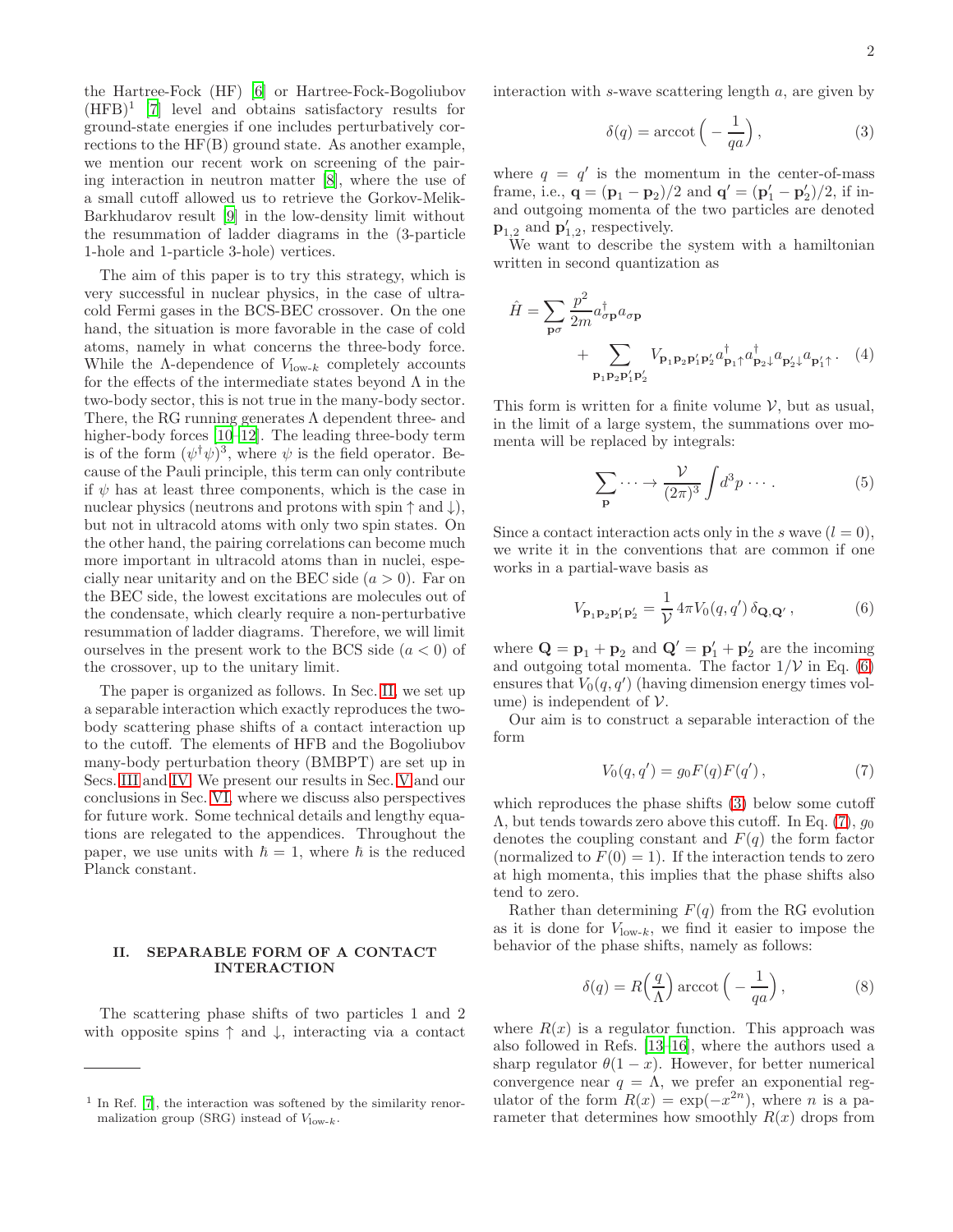

<span id="page-2-1"></span>FIG. 1: Momentum dependence of the phase shifts multiplied by the regulator, and of the corresponding diagonal matrix elements of the potential, for different cutoffs (quantities made dimensionless by multiplication with the appropriate powers of |a| and  $m$ ).

1 to 0 near  $x = 1$ . The phase shifts of a contact interaction (black solid line) and examples of phase shifts cut off at different  $\Lambda$  (dashed lines) are displayed in the up-per panel of Fig. [1](#page-2-1) for the case  $n = 10$ . One sees that in practice the regulator can be set to zero beyond some momentum  $\Lambda'$ , where the ratio  $\Lambda'/\Lambda > 1$  depends on the smoothness parameter  $n$ . In our calculations, we choose  $Λ'$  such that  $R(Λ'/Λ) = 10^{-10}$ , which in the case  $n = 10$ gives  $\Lambda' \approx 1.17 \Lambda$ .

The problem of finding the separable interaction corresponding to given phase shifts  $\delta(q)$  was solved long ago by Tabakin [\[17\]](#page-10-13): the diagonal elements of the interaction, for particles of mass  $m$ , can be computed with a principal-value integral as

<span id="page-2-2"></span>
$$
V_0(q,q) = -\frac{\sin \delta(q)}{mq} \exp\left(\frac{2}{\pi} \mathcal{P} \int_0^\infty dq' \frac{q' \delta(q')}{q^2 - q'^2}\right), \quad (9)
$$

from which follow the coupling constant and form factor

<span id="page-2-4"></span>
$$
g_0 = V_0(0,0), \quad F(q) = \sqrt{V_0(q,q)/g_0}.
$$
 (10)

In the case  $a > 0$ , when the potential has a bound state with binding energy  $1/(ma^2)$ , the right-hand side of Eq. [\(9\)](#page-2-2) gets an additional factor  $1 + 1/(qa)^2$  [\[17](#page-10-13), [18\]](#page-10-14). Equation [\(9\)](#page-2-2) was used in Refs. [\[13\]](#page-10-11) and [\[16](#page-10-12)] to derive an analytical expression for the separable interaction in the unitary limit with a sharp cutoff.

As an illustration, we display in the lower panel of Fig. [1](#page-2-1) the diagonal matrix elements of the potential corresponding to the phase shifts with different cutoffs shown in the upper panel. The coupling constant increases when

the cutoff is lowered, thereby compensating the missing contribution from intermediate states which are cut off by the regulator. Nevertheless, the procedure explained here is not equivalent to the simpler prescription [\(1\)](#page-0-2), corresponding to  $g_0 = g/(4\pi)$  and  $F(q) = \theta(\Lambda - q)$ , preserving only the scattering length  $a$  but not the momentum dependence of the phase shifts up to the cutoff. In the present case, the form factor  $F(q)$  is a non-trivial function of momentum, which ensures that not only the scattering length a, but the entire momentum dependence of the phase shifts remains cutoff independent, as it is the case with  $V_{\text{low-}k}$ . Actually,  $V_{\text{low-}k}$  for the neutron-neutron interaction in s wave resembles very much our separable interaction if  $\Lambda \ll 1/r_{\text{eff}}$ , as shown in Fig. 11 of Ref. [\[8\]](#page-10-7).

### <span id="page-2-0"></span>III. HARTREE-FOCK-BOGOLIUBOV

It is well known that BCS mean-field theory can qualitatively describe the BCS-BEC crossover. In the coldatom literature, this theory is usually defined by the gap and number equations [Eqs. [\(21\)](#page-3-1) and [\(25\)](#page-3-2) below] with a contact interaction regularized according to Eq. [\(1\)](#page-0-2) in the limit  $\Lambda \to \infty$ . However, in the weak-coupling regime (i.e.,  $1/(k_{\rm F}a) \ll -1$ , where  $k_{\rm F}$  is the Fermi momentum), the gap is exponentially suppressed and the dominant energy correction compared to the ideal gas comes from the normal part of the self-energy (i.e., the diagonal part in Nambu-Gorkov formalism). In the limit  $\Lambda \to \infty$ , the calculation of this self-energy requires the resummation of ladder diagrams as done, e.g., in Ref. [\[4](#page-10-3)], whereas in the present framework, we obtain it already at the HF level. The mean-field theory including both the HF self-energy and the pairing gap is called HFB theory.

Following [\[19](#page-10-15)], we start by defining the quasiparticle operators<sup>2</sup>

$$
\beta_{\mathbf{k}\uparrow} = u_k a_{\mathbf{k}\uparrow} - v_k a_{-\mathbf{k}\downarrow}^{\dagger}, \quad \beta_{\mathbf{k}\downarrow} = u_k a_{\mathbf{k}\downarrow} + v_k a_{-\mathbf{k}\uparrow}^{\dagger} \quad (11)
$$

with  $u_k^2 + v_k^2 = 1$ . This Bogoliubov transformation can be inverted to rewrite the creation and annihilation operators  $a_{\mathbf{k}\sigma}^{\dagger}$  and  $a_{\mathbf{k}\sigma}$  in terms of the quasiparticle creation and annihilation operators  $\beta_{\mathbf{k}\sigma}^{\dagger}$  and  $\beta_{\mathbf{k}\sigma}$ . For example, the annihilation operators can be expressed as

<span id="page-2-3"></span>
$$
a_{\mathbf{k}\uparrow} = u_k \beta_{\mathbf{k}\uparrow} + v_k \beta_{-\mathbf{k}\downarrow}^{\dagger}, \quad a_{\mathbf{k}\downarrow} = u_k \beta_{\mathbf{k}\downarrow} - v_k \beta_{-\mathbf{k}\uparrow}^{\dagger}.
$$
 (12)

Let us now consider the operator

$$
\hat{K} = \hat{H} - \mu \hat{N} \tag{13}
$$

with  $\hat{H}$  the hamiltonian defined in Eq. [\(4\)](#page-1-4),  $\hat{N}$  the particle-number operator

$$
\hat{N} = \sum_{\mathbf{k}\sigma} a_{\mathbf{k}\sigma}^{\dagger} a_{\mathbf{k}\sigma} , \qquad (14)
$$

<sup>&</sup>lt;sup>2</sup> In the notation of Ref. [\[19](#page-10-15)], our operators  $\beta_{\mathbf{k}\uparrow}$  and  $\beta_{\mathbf{k}\downarrow}$  correspond to the operators  $\alpha_k$  and  $\beta_k$ , respectively.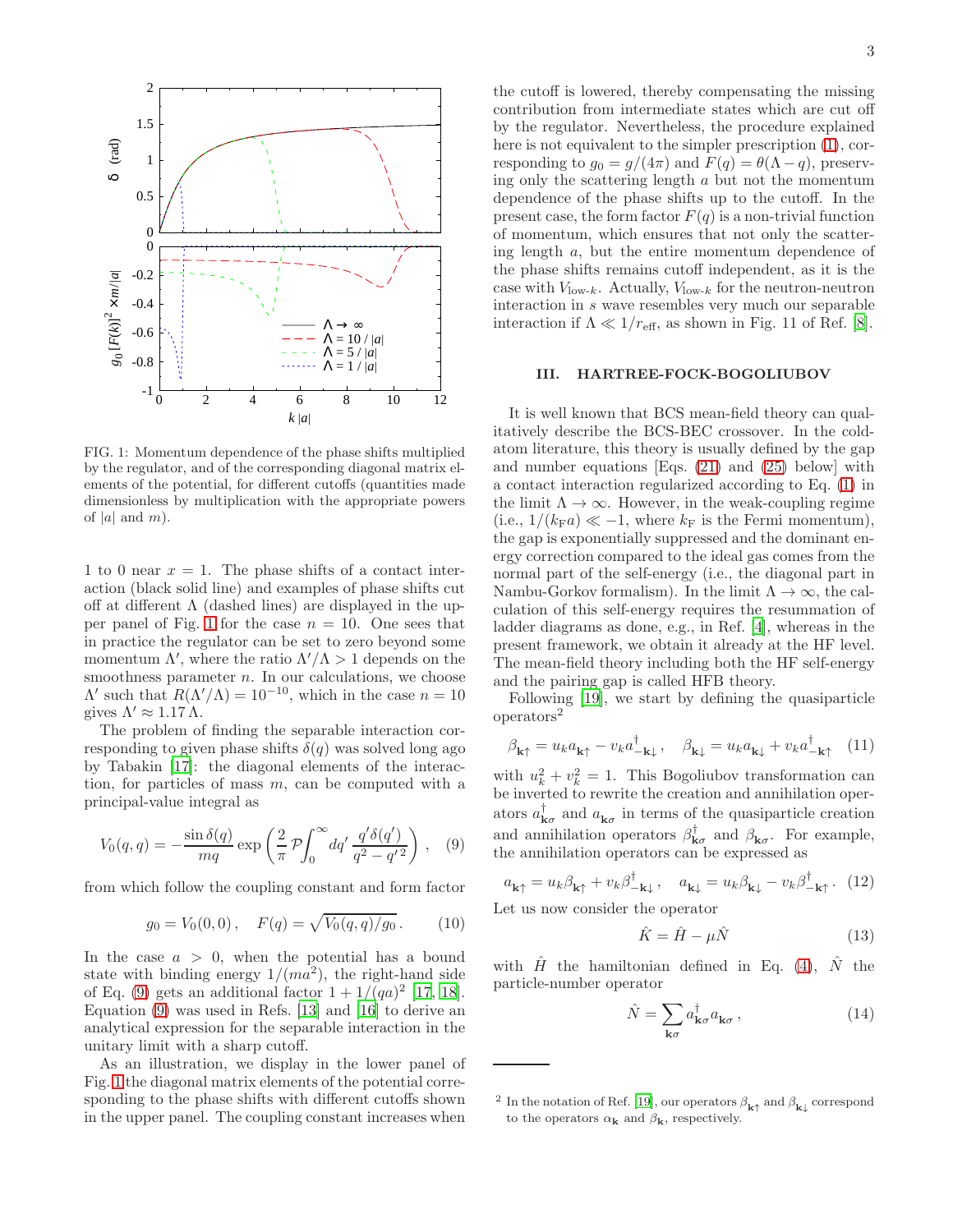and  $\mu$  the chemical potential. Following the usual pro-cedure [\[19\]](#page-10-15), one obtains the expressions for the  $u$  and  $v$ factors:

<span id="page-3-4"></span>
$$
u_k = \sqrt{\frac{1}{2} + \frac{\xi_k}{2E_k}}, \quad v_k = \sqrt{\frac{1}{2} - \frac{\xi_k}{2E_k}}, \quad (15)
$$

where

$$
\xi_k = \frac{k^2}{2m} + U_k - \mu \,, \quad E_k = \sqrt{\xi_k^2 + \Delta_k^2} \,, \tag{16}
$$

with a HF-like mean field  $U_k$  and the gap  $\Delta_k$ .

The gap equation reads

$$
\Delta_k = -\frac{2}{\pi} \int_0^{\Lambda'} dp \, p^2 \, V_0(k, p) \frac{\Delta_p}{2E_p} \,. \tag{17}
$$

Because of the separable form of the interaction, it is evident that the momentum dependence of the gap  $\Delta_k$ is given by

$$
\Delta_k = \Delta_0 F(k) \,, \tag{18}
$$

and solving the gap equation amounts to simply finding the number  $\Delta_0$  for which the following equation is satisfied:

<span id="page-3-3"></span>
$$
\frac{1}{g_0} = -\frac{2}{\pi} \int_0^{\Lambda'} dp \, p^2 \frac{[F(p)]^2}{2E_p} \,,\tag{19}
$$

with  $E_p = \sqrt{\xi_p^2 + [\Delta_0 F(p)]^2}$ . Using the relationship between  $g_0$  and the scattering length  $\alpha$  in free space,

$$
\frac{1}{a} = \frac{1}{mg_0} + \frac{2}{\pi} \int_0^{\Lambda'} dp \, [F(p)]^2 \,, \tag{20}
$$

one can rewrite Eq. [\(19\)](#page-3-3) in the form

<span id="page-3-1"></span>
$$
\frac{1}{a} = -\frac{2}{\pi} \int_0^{\Lambda'} dp \, [F(p)]^2 \left(\frac{p^2}{2mE_p} - 1\right),\tag{21}
$$

which has the advantage that the integrand tends toward zero more smoothly, already before p approaches the cutoff  $\Lambda'$ , and one can see that the gap equation remains well defined in the limit  $\Lambda \to \infty$ .

So far, we have only discussed the gap but not the mean field  $U_k$ . In the literature on ultracold atoms, the latter is usually not taken into account, because it vanishes in the limit  $\Lambda \to \infty$  [\[4](#page-10-3)]. It is given by

$$
U_k = \int \frac{d^3p}{(2\pi)^3} \left(\frac{1}{2} - \frac{\xi_p}{2E_p}\right) 4\pi V_0 \left(\frac{\mathbf{p} - \mathbf{k}}{2}, \frac{\mathbf{p} - \mathbf{k}}{2}\right). (22)
$$

For the numerical calculation of  $U_k$ , it is useful to define an interaction that is averaged over the angle  $\theta$  between k and p as follows:

$$
\bar{V}_0(k,p) = \frac{1}{2} \int_{-1}^{1} d\cos\theta \ V_0\left(\frac{\mathbf{p} - \mathbf{k}}{2}, \frac{\mathbf{p} - \mathbf{k}}{2}\right).
$$
 (23)

In terms of this angle-averaged interaction, the mean field can now be written as

$$
U_k = \frac{1}{\pi} \int_0^{\Lambda'} dp \, p^2 \left( 1 - \frac{\xi_p}{E_p} \right) \bar{V}_0(k, p) \,. \tag{24}
$$

It turns out that  $U_k = 0$  for  $k > 3\Lambda'$ .

For a given chemical potential  $\mu$ , the HFB density reads

<span id="page-3-2"></span>
$$
n_{\rm HFB} = \frac{N_{\rm HFB}}{\mathcal{V}} = \frac{1}{2\pi^2} \int_0^{\Lambda'} dk \, k^2 \left( 1 - \frac{\xi_k}{E_k} \right). \tag{25}
$$

Therefore, if one wants to obtain results for a given density n and not for a given chemical potential  $\mu$ , one has to determine  $\mu$  by solving the equation  $n = n_{\text{HFB}}(\mu)$ simultaneously with the gap equation.

Finally, the ground-state energy density is given by

$$
\frac{\mathcal{E}_{\text{HFB}}}{\mathcal{V}} = \frac{1}{4\pi^2} \int_0^{\Lambda'} dk \, k^2 \left[ \left( 1 - \frac{\xi_k}{E_k} \right) \left( \frac{k^2}{m} + U_k \right) - \frac{\Delta_k^2}{E_k} \right].
$$
\n(26)

## <span id="page-3-0"></span>IV. BOGOLIUBOV MANY-BODY PERTURBATION THEORY

## A. Perturbative corrections to the HFB ground-state energy

The HFB theory may be a good starting point, but generally corrections to it are needed. In particular, the energy shift due to the HF field that we have just discussed is roughly proportional to the coupling constant  $q_0$  and hence strongly dependent on the choice of the cutoff Λ, whereas physical results should be of course cutoff independent. We therefore expect that, by including higher-order corrections, if these converge to the exact value of the ground-state energy, the cutoff dependence should cancel out.

Expressing in  $\hat{K}$  the operators  $a^{\dagger}$  and a in terms of quasiparticle operators  $\beta^{\dagger}$  and  $\beta$ , and normal ordering with respect to these (i.e., putting all  $\beta^{\dagger}$  operators to the left of the  $\beta$  operators), one can write  $\hat{K}$  in the form

$$
\hat{K} = K_{00} + \hat{K}_{11} + \hat{K}_{40} + \hat{K}_{31} + \hat{K}_{22} + \hat{K}_{13} + \hat{K}_{04}, (27)
$$

where  $\hat{K}_{ij}$  represents the terms having products of i quasiparticle creation operators  $\beta^{\dagger}$  followed by j quasiparticle annihilation operators  $\beta$ . Notice that there are no terms  $\hat{K}_{20}$  and  $\hat{K}_{02}$  with two  $\beta^{\dagger}$  or two  $\beta$  operators, because these terms vanish if the  $u$  and  $v$  factors are determined according to Eq. [\(15\)](#page-3-4). The first term,  $K_{00}$ , is just a c-number and obviously it corresponds to the expectation value of  $\tilde{K}$  in the state that has no quasiparticles, i.e., in the HFB ground state:

$$
K_{00} = \mathcal{E}_{\text{HFB}} - \mu N_{\text{HFB}}.
$$
 (28)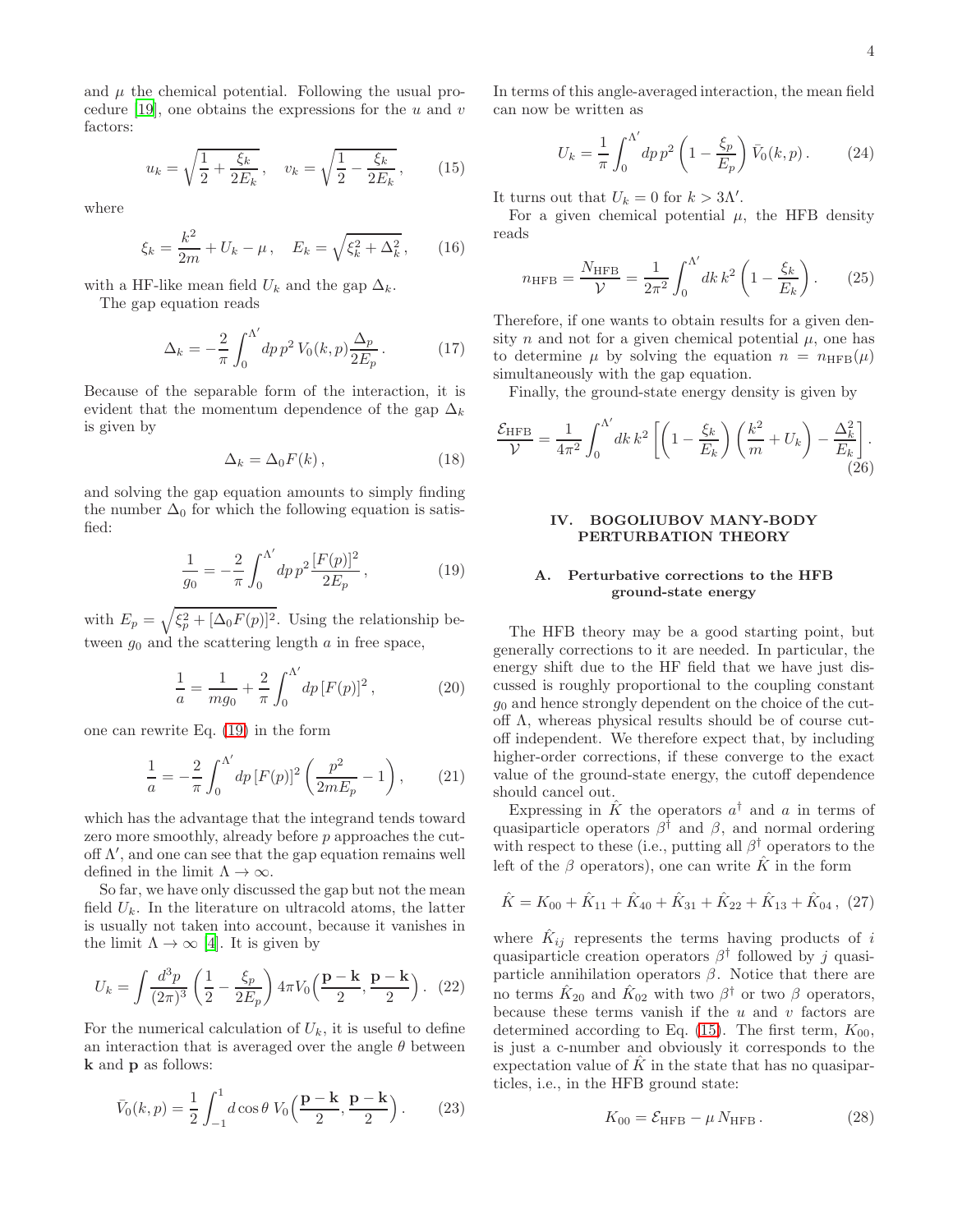The second term,  $\hat{K}_{11}$ , has the simple form

$$
\hat{K}_{11} = \sum_{\mathbf{k}\sigma} E_k \beta_{\mathbf{k}\sigma}^{\dagger} \beta_{\mathbf{k}\sigma}.
$$
 (29)

Hence, the eigenstates and eigenvalues of

$$
\hat{K}_0 = K_{00} + \hat{K}_{11} \tag{30}
$$

are simple and known: its ground state is the HFB state  $|0^{(0)}\rangle = |{\rm HFB}\rangle$  with eigenvalue  $\Omega_0^{(0)} = K_{00}$ , the lowest excited states are one-quasiparticle (1qp) states  $|(\mathbf{k}\sigma)^{(0)}\rangle =$  $\beta_{\mathbf{k}\sigma}^{\dagger}$ |HFB $\rangle$  with eigenvalues  $\Omega_{\mathbf{k}\sigma}^{(0)} = K_{00} + E_k$ , followed by the two-quasiparticle (2qp) states  $|(\mathbf{k}_1 \sigma_1 \mathbf{k}_2 \sigma_2)^{(0)}\rangle =$  $\beta^{\dagger}_{\mathbf{k}_1\sigma_1}\beta^{\dagger}_{\mathbf{k}_2\sigma_2}$  |HFB $\rangle$  with eigenvalues  $\Omega^{(0)}_{\mathbf{k}_1\sigma_1\mathbf{k}_2\sigma_2} = K_{00} +$  $E_{k_1} + \overline{E}_{k_2}$ , and so on.

We will denote the remaining terms of  $\hat{K}$  as

$$
\hat{W} = \hat{K}_{40} + \hat{K}_{31} + \hat{K}_{22} + \hat{K}_{13} + \hat{K}_{04}
$$
 (31)

and introduce a formal parameter  $\lambda$  (where the physical situation corresponds to  $\lambda = 1$ ) to write

$$
\hat{K} = \hat{K}_0 + \lambda \hat{W} . \tag{32}
$$

Following, e.g., the book by Sakurai [\[20\]](#page-10-16), we can now apply time-independent perturbation theory, i.e., an expansion of the eigenstates and eigenvalues of  $\tilde{K}$  in powers of  $\lambda$ , where  $\hat{K}_0$ ,  $\hat{W}$ , and  $\Omega_{\mu}^{(0)}$  play the roles of the unperturbed hamiltonian  $H_0$ , the perturbation  $V$ , and the unperturbed energies  $E_{\mu}^{(0)}$ , respectively. This is exactly what was done in Ref. [\[7](#page-10-6)] and called there Bogoliubov many-body perturbation theory (BMBPT), generalizing the usual many-body perturbation theory (MBPT) on top of HF to the case with pairing. To fix our notations, which are slightly different from those of Ref. [\[7](#page-10-6)], we write the expansion of the ground state  $|0\rangle$  up to some order n and the corresponding eigenvalue  $\Omega_0$  as

$$
|0\rangle \approx \sum_{i=0}^{n} \lambda^{i} |0^{(i)}\rangle, \quad \Omega_0 \approx \sum_{i=0}^{n+1} \lambda^{i} \Omega_0^{(i)}.
$$
 (33)

The leading  $(i = 0)$  contributions correspond to the HFB result. The first corrections to the ground state are given by

$$
|0^{(1)}\rangle = \sum_{\mu \neq 0} |\mu^{(0)}\rangle \frac{\langle \mu^{(0)}|\hat{W}|0^{(0)}\rangle}{\Omega_0^{(0)} - \Omega_\mu^{(0)}},
$$
(34)

$$
|0^{(2)}\rangle = \sum_{\mu\nu \neq 0} |\nu^{(0)}\rangle \frac{\langle \nu^{(0)}|\hat{W}|\mu^{(0)}\rangle\langle \mu^{(0)}|\hat{W}|0^{(0)}\rangle}{(\Omega_0^{(0)} - \Omega_\nu^{(0)})(\Omega_0^{(0)} - \Omega_\mu^{(0)})},\qquad(35)
$$

where we have used the fact that  $\Omega_0^{(1)} = \langle 0^{(0)} | \hat{W} | 0^{(0)} \rangle =$ 0. The corresponding corrections to  $\Omega_0$  are

$$
\Omega_0^{(2)} = \sum_{\mu \neq 0} \frac{\langle 0^{(0)} | \hat{W} | \mu^{(0)} \rangle \langle \mu^{(0)} | \hat{W} | 0^{(0)} \rangle}{\Omega_0^{(0)} - \Omega_\mu^{(0)}},\qquad(36)
$$

$$
\Omega_0^{(3)} = \sum_{\mu\nu \neq 0} \frac{\langle 0^{(0)} | \hat{W} | \nu^{(0)} \rangle \langle \nu^{(0)} | \hat{W} | \mu^{(0)} \rangle \langle \mu^{(0)} | \hat{W} | 0^{(0)} \rangle}{(\Omega_0^{(0)} - \Omega_\nu^{(0)}) (\Omega_0^{(0)} - \Omega_\mu^{(0)})} .
$$
\n(37)

At higher orders, there appear "disconnected diagrams", which have to be discarded [\[21\]](#page-10-17), but this does not yet happen at the second and third orders considered here. In practice, since the only part of  $\hat{W}$  that gives a nonvanishing result when acting on  $|0^{(0)}\rangle$  is  $\hat{K}_{40}$ , the index  $\mu$  runs only over 4qp states with two  $\uparrow$  and two  $\downarrow$  quasiparticles. The same is true for the index  $\nu$  in Eq. [\(37\)](#page-4-0) for  $\Omega_0^{(3)}$ , where the operator that acts on  $\langle 0^{(0)} |$  to the left must be  $\hat{K}_{04}$ . Consequently, in this equation, the  $\hat{W}$ operator in the middle must not change the number of quasiparticles, and therefore it must be  $\hat{K}_{22}$ . The situa-tion is more difficult in Eq. [\(35\)](#page-4-1) for the state  $|0^{(2)}\rangle$ , where the sum over  $\nu$  has to include also 2qp and 6qp states, which are generated when  $\hat{K}_{13}$  and  $\hat{K}_{31}$  act on the 4qp state  $|\mu^{(0)}\rangle$ .

From now on, since we are only interested in the ground state, we will simply write  $\Omega$  instead of  $\Omega_0$  for the lowest eigenvalue.

The question arises how one can compute, e.g., the energy  $\mathcal E$  as a function of the density  $n = N/\mathcal V$ . The problem is that  $\hat{N}$  does not commute with  $\hat{K}_0$ , although it commutes of course with  $\hat{K}$ . Therefore, as it is well known in HFB theory, the eigenstates of  $\hat{K}_0$  are not eigenstates of  $\hat{N}$ , and one may wonder what value one should use for N. Interestingly, one can show that up to order  $\lambda^3$ , the energy  $\mathcal E$  as a function of the density  $n = N/\mathcal V$ can be immediately obtained from the expansion of the grand potential  $\Omega$  as follows:

<span id="page-4-4"></span>
$$
\mathcal{E}(n_{\text{HFB}}(\mu)) = \mathcal{E}_{\text{HFB}}(\mu) + \lambda^2 \Omega^{(2)}(\mu) + \lambda^3 \Omega^{(3)}(\mu) + \mathcal{O}(\lambda^4).
$$
\n(38)

where  $\Omega^{(2)}$  and  $\Omega^{(3)}$  are second- and third-order corrections. These are explicitly computed in the following two subsections.

### B. Second-order BMBPT correction

As mentioned before, the second-order correction [\(36\)](#page-4-2) requires to sum over 4qp states having two ↑ and two ↓ quasiparticles and zero total momentum  $(\mathbf{k}_1 + \mathbf{k}_2 + \mathbf{k}_3 + \mathbf{k}_4)$  ${\bf k}_4 = 0$ 

$$
|\mu^{(0)}\rangle = \beta_{\mathbf{k}_1\uparrow}^{\dagger} \beta_{\mathbf{k}_2\downarrow}^{\dagger} \beta_{\mathbf{k}_3\uparrow}^{\dagger} \beta_{\mathbf{k}_4\downarrow}^{\dagger} |0^{(0)}\rangle \tag{39}
$$

<span id="page-4-1"></span>with energies

$$
\Omega_{\mu}^{(0)} = \Omega_0^{(0)} + E_{k_1} + E_{k_2} + E_{k_3} + E_{k_4}.
$$
 (40)

<span id="page-4-2"></span>Notice that permutations of  $\mathbf{k}_1$  and  $\mathbf{k}_3$  or of  $\mathbf{k}_2$  and  $\mathbf{k}_4$  do not generate a different state, so when integrating over all momenta one has to divide by 4. Therefore, Eq. [\(36\)](#page-4-2) becomes

<span id="page-4-3"></span><span id="page-4-0"></span>
$$
\Omega^{(2)} = -\frac{1}{4} \sum_{\mathbf{k}_1 \mathbf{k}_2 \mathbf{k}_3} \frac{|\langle 0^{(0)} | \hat{K}_{04} \beta^{\dagger}_{\mathbf{k}_1 \uparrow} \beta^{\dagger}_{\mathbf{k}_2 \downarrow} \beta^{\dagger}_{\mathbf{k}_3 \uparrow} \beta^{\dagger}_{\mathbf{k}_4 \downarrow} |0^{(0)}\rangle|^2}{E_{k_1} + E_{k_2} + E_{k_3} + E_{k_4}},
$$
\n(41)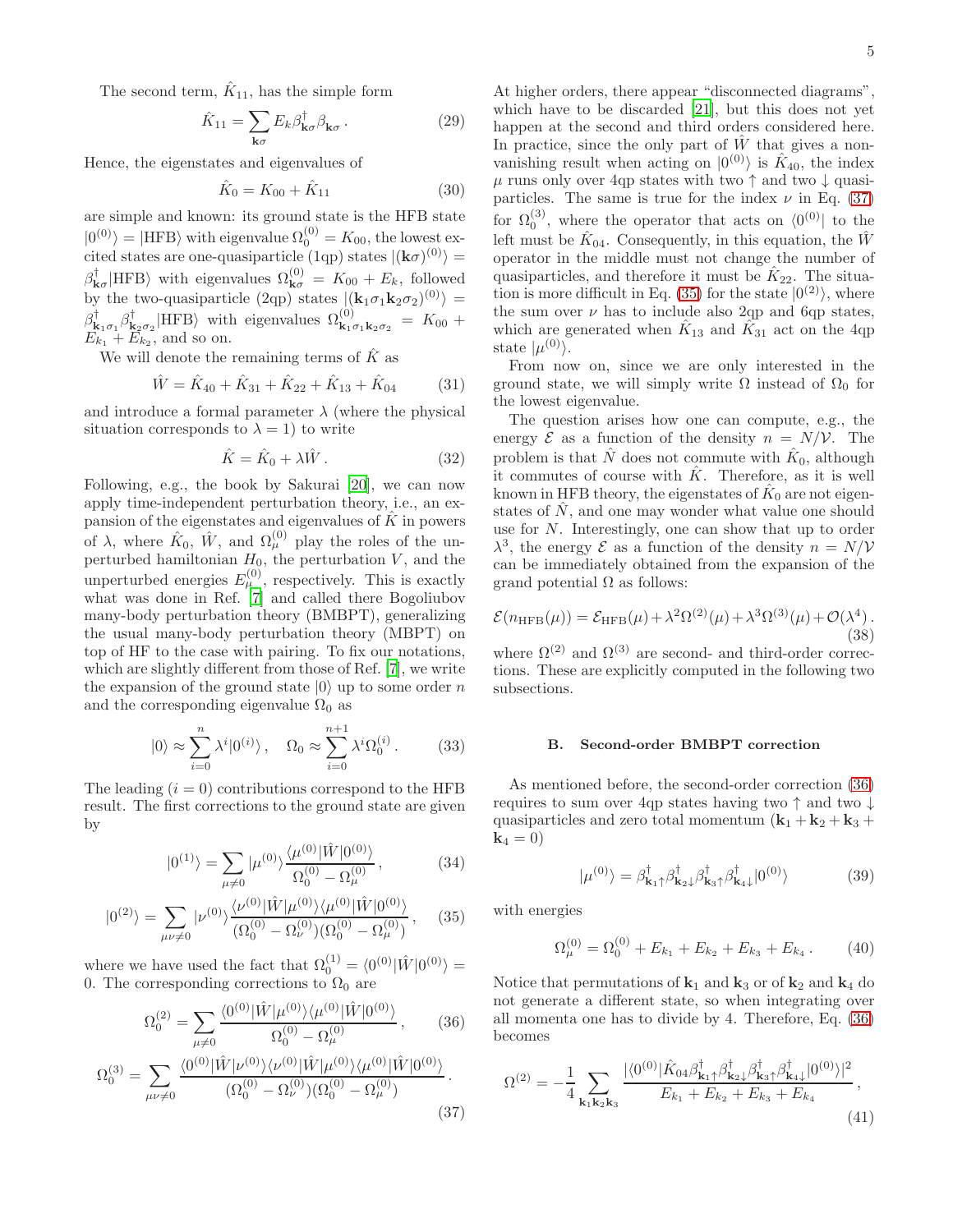

<span id="page-5-0"></span>FIG. 2: Goldstone-like diagrams corresponding to the three terms in the second-order BMBPT contribution to the ground-state energy. Lines with upwards pointing arrows represent particles (factor  $u^2$ ), lines with downwards pointing arrows represent holes (factor  $v^2$ ), and lines with two opposite arrows represent anomalous propagators (factor  $uv$ ). The dashed lines represent the interaction. Diagram (a) is the only one that exists in the limit of no pairing.

with  $\mathbf{k}_4 = -\mathbf{k}_1 - \mathbf{k}_2 - \mathbf{k}_3$ . The explicit form of  $\hat{K}_{04}$  is obtained by inserting Eq.  $(12)$  into Eq.  $(4)$  with Eq.  $(6)$ and keeping only the term with four  $\beta$  operators

$$
\hat{K}_{04} = -\frac{4\pi}{\mathcal{V}} \sum_{\mathbf{p}_1 \dots \mathbf{p}_4} V_0(q_{12}, q_{34}) \delta_{\mathbf{p}_1 + \mathbf{p}_2 + \mathbf{p}_3 + \mathbf{p}_4, \mathbf{0}} \times u_{p_1} u_{p_2} v_{p_3} v_{p_4} \beta_{\mathbf{p}_4} \beta_{\mathbf{p}_3} \gamma \beta_{\mathbf{p}_2} \beta_{\mathbf{p}_1} \tag{42}
$$

where  $q_{ij} = |\mathbf{k}_i - \mathbf{k}_j|/2$ . For convenience, we have renamed the original momentum labels  $\mathbf{p}_1, \mathbf{p}_2, \mathbf{p}'_1, \mathbf{p}'_2$ of Eq. [\(4\)](#page-1-4) into  $-\mathbf{p}_4, -\mathbf{p}_3, \mathbf{p}_1, \mathbf{p}_2$  and we have used  $V_0(q,q') = V_0(q',q)$ . It is straight-forward to work out the matrix element in the numerator of Eq. [\(41\)](#page-4-3):

$$
\langle 0^{(0)} | \hat{K}_{04} \beta_{\mathbf{k}_1 \uparrow}^{\dagger} \beta_{\mathbf{k}_2 \downarrow}^{\dagger} \beta_{\mathbf{k}_3 \uparrow}^{\dagger} \beta_{\mathbf{k}_4 \downarrow}^{\dagger} | 0^{(0)} \rangle =
$$
  
 
$$
- \frac{4\pi}{\mathcal{V}} [ V_0(q_{12}, q_{34}) (u_1 u_2 v_3 v_4 + v_1 v_2 u_3 u_4 )
$$
  
 
$$
- V_0(q_{14}, q_{32}) (v_1 u_2 u_3 v_4 + u_1 v_2 v_3 u_4 ) ], \quad (43)
$$

where  $u_{k_i}$  and  $v_{k_i}$  are denoted as  $u_i$  and  $v_i$  for better readability. The square of this expression gives ten terms, which after a suitable relabeling of the momenta (leaving the denominator of Eq. [\(41\)](#page-4-3) unchanged) can be grouped together into three terms. The final expression reads

$$
\Omega^{(2)} = -\frac{(4\pi)^2}{\mathcal{V}^2} \sum_{\mathbf{k}_1 \mathbf{k}_2 \mathbf{k}_3} \frac{A + B + C}{E_1 + E_2 + E_3 + E_4},\qquad(44)
$$

$$
A = v_1^2 v_2^2 u_3^2 u_4^2 [V_0(q_{12}, q_{34})]^2 , \qquad (45)
$$

$$
B = u_1 v_1 u_2 v_2 u_3 v_3 u_4 v_4 [V_0(q_{12}, q_{34})]^2, \qquad (46)
$$

$$
C = -2 u_1 v_1 v_2^2 u_3 v_3 u_4^2 V_0(q_{12}, q_{34}) V_0(q_{14}, q_{23}), \quad (47)
$$

where  $E_i = E_{ki}$ . These three terms can be interpreted diagrammatically as the three Goldstone-like diagrams shown in Fig. [2.](#page-5-0)

Notice that, in the limit of no pairing  $(\Delta_k = 0)$ , where  $u_k^2 = \theta(k - k_F), v_k^2 = \theta(k_F - k), \text{ and } u_k v_k = 0, \text{ only}$ the term  $A$  contributes while the terms  $B$  and  $C$  vanish. Then the energy denominator becomes  $\xi_3 + \xi_4 - \xi_1 - \xi_2$ , and we recover the usual second-order correction to the HF energy.

In practice, the sums over the  $\mathbf{k}_i$  are replaced by inte-grals according to Eq. [\(5\)](#page-1-5), so that  $\Omega^{(2)}$  becomes proportional to the volume  $V$  as it should be, since  $\Omega$  is related to the pressure P by  $\Omega = -PV$ .

The integrations are done with Monte-Carlo sampling. Notice that for each integration variable  $\mathbf{k}_i$ , the integral can be written in the form  $\int d^3k_i w(k_i) f(k_i, \theta_i, \phi_i)$ , where  $w(k)$  is one of the functions  $v_k^2$ ,  $u_kv_k$ , or  $u_k^2$ , and all the angle dependence is in the remaining function  $f$ . If the integrand contains a factor of  $v_k^2$  or  $u_kv_k$ , the integration region is automatically limited to  $k < \Lambda'$ , because  $v_k = 0$ for  $k > \Lambda'$ . However, if the integrand contains a factor of  $u_k^2$ , as it is the case for the  $\mathbf{k}_3$  integration in term A, it is only cut off through the interaction term  $[V_0(q_{12}, q_{34})]^2$ contained in the function f, which vanishes for  $q_{34} > \Lambda'$ . In this case, combining the constraints  $k_1, k_2, q_{34} < \Lambda'$ and momentum conservation  $\mathbf{k}_3 = (2\mathbf{q}_{34} - \mathbf{k}_1 - \mathbf{k}_2)/2$ , one sees that  $k_3$  is limited to the region  $k_3 < 2\Lambda'$ . We implement importance sampling to efficiently distribute the integration points along  $k_i$ , according to the weights  $k_i^2 w(k_i)$  by introducing three transformations of variables. For each function  $w(k)$ , we define a function

$$
x_w(p) = \int_0^p dk \, k^2 \, w(k) \,. \tag{48}
$$

We also define the corresponding inverse functions  $p_w(x)$ such that  $p_w(x_w(p)) = p$ . Hence, we can write

<span id="page-5-1"></span>
$$
\int d^3k_i w(k_i) f(k_i, \theta_i, \phi_i) \n= \int_0^{x_w(k_i_{\text{max}})} dx_i \int_{-1}^1 d \cos \theta_i \int_0^{2\pi} d\phi_i f(p_w(x_i), \theta_i, \phi_i),
$$
\n(49)

with  $k_{i \max} = \Lambda'$  or  $2\Lambda'$ , respectively, as discussed above. The advantage of these transformations is that now uniformly distributed random variables  $x_i$  correspond to momenta  $k_i = p_w(x_i)$  whose distributions automatically account for the factors  $k_i^2 w(k_i)$  in the integrand.

Finally, because of rotational invariance, the integrand depends only on relative angles. Therefore, we may choose without any loss of generality  $k_1$  in z direction and  $k_2$  in the x plane, so that the integrations over  $\cos \theta_1$ ,  $\phi_1$ , and  $\phi_2$  become trivial.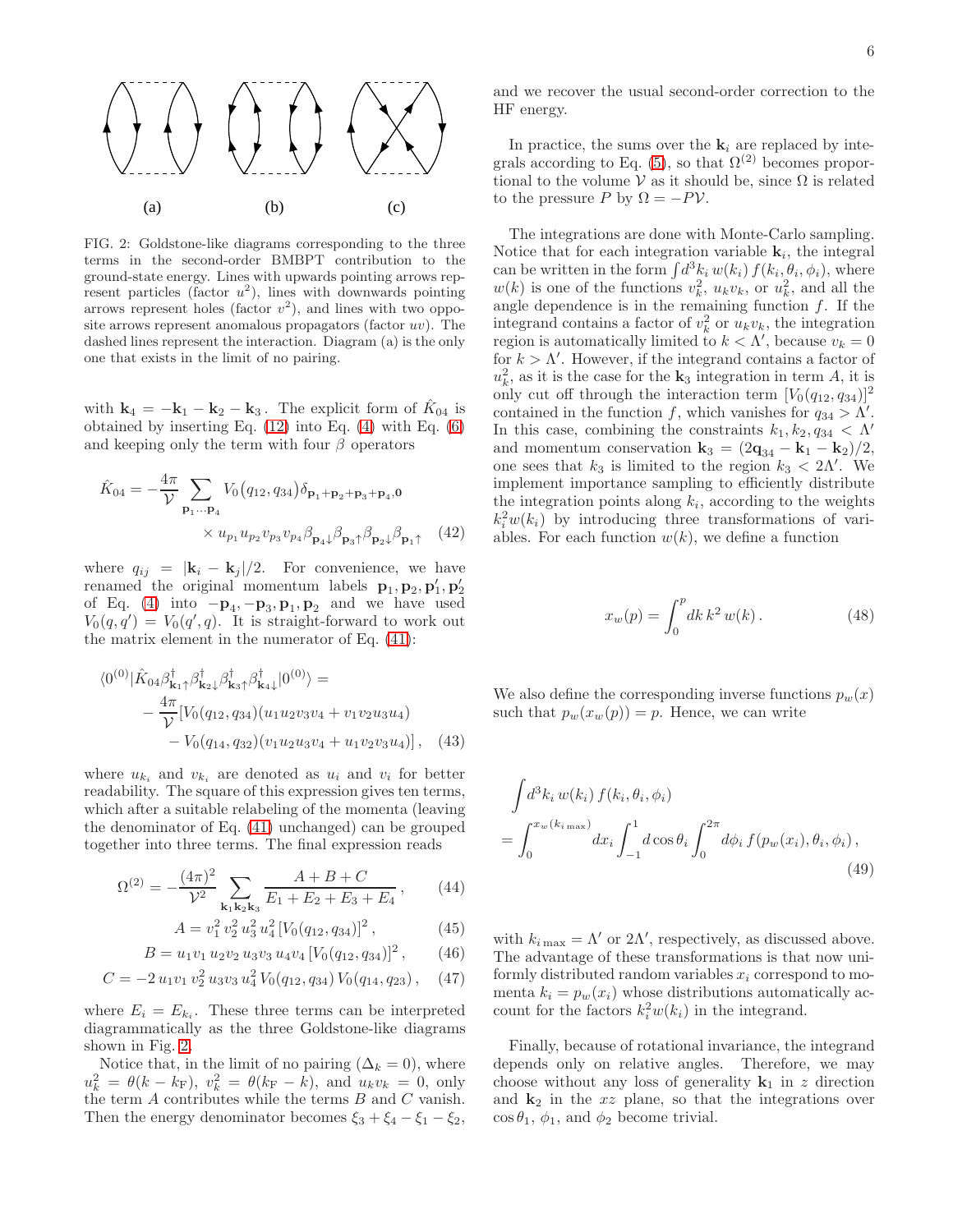

<span id="page-6-2"></span>FIG. 3: Three examples out of the 27 distinct Goldstonelike diagrams for the third-order BMBPT correction to the ground-state energy.

#### <span id="page-6-3"></span>C. Third-order BMBPT correction

According to Eq. [\(37\)](#page-4-0) and the discussion below that equation, the third-order correction is given by

$$
\Omega_0^{(3)} = \frac{1}{16} \sum_{\mathbf{k}_1...\mathbf{k}_8} \frac{1}{E_{1,2,3,4} E_{5,6,7,8}} \times \langle 0^{(0)} | \hat{K}_{04} \beta_{\mathbf{k}_1 \uparrow}^{\dagger} \beta_{\mathbf{k}_2 \downarrow}^{\dagger} \beta_{\mathbf{k}_3 \uparrow}^{\dagger} \beta_{\mathbf{k}_4 \downarrow}^{\dagger} | 0^{(0)} \rangle \times \langle 0^{(0)} | \beta_{\mathbf{k}_4 \downarrow} \beta_{\mathbf{k}_3 \uparrow} \beta_{\mathbf{k}_2 \downarrow} \beta_{\mathbf{k}_1 \uparrow} \hat{K}_{22} \beta_{\mathbf{k}_5 \uparrow}^{\dagger} \beta_{\mathbf{k}_6 \downarrow}^{\dagger} \beta_{\mathbf{k}_7 \uparrow}^{\dagger} \beta_{\mathbf{k}_8 \downarrow}^{\dagger} | 0^{(0)} \rangle \times \langle 0^{(0)} | \beta_{\mathbf{k}_8 \downarrow} \beta_{\mathbf{k}_7 \uparrow} \beta_{\mathbf{k}_6 \downarrow} \beta_{\mathbf{k}_5 \uparrow} \hat{K}_{40} | 0^{(0)} \rangle, \quad (50)
$$

with the abbreviations

$$
E_{1,2,3,4} = E_{k_1} + E_{k_2} + E_{k_3} + E_{k_4}
$$
 (51)

and so on. Analogous to the factor  $1/4$  in Eq. [\(41\)](#page-4-3), the factor  $1/16$  in Eq. [\(50\)](#page-6-1) takes into account that permutations  $\mathbf{k}_1 \leftrightarrow \mathbf{k}_3, \mathbf{k}_2 \leftrightarrow \mathbf{k}_4$ , etc., describe the same state and therefore must be counted only once. Momentum conservation in  $\hat{K}_{04}$  and  $\hat{K}_{40}$  require that  $\mathbf{k}_1 + \mathbf{k}_2 + \mathbf{k}_3 + \mathbf{k}_4 =$  $\mathbf{k}_5 + \mathbf{k}_6 + \mathbf{k}_7 + \mathbf{k}_8 = 0$ . The explicit expression of  $\tilde{K}_{22}$ reads

$$
\hat{K}_{22} = \frac{4\pi}{\mathcal{V}} \sum_{\mathbf{p}_1 \dots \mathbf{p}_4} \delta_{\mathbf{p}_1 + \mathbf{p}_2, \mathbf{p}_3 + \mathbf{p}_4} \times \left\{ \left[ V_0 \left( \frac{|\mathbf{p}_1 - \mathbf{p}_2|}{2}, \frac{|\mathbf{p}_3 - \mathbf{p}_4|}{2} \right) (u_{p_1} u_{p_2} u_{p_3} u_{p_4} + v_{p_1} v_{p_2} v_{p_3} v_{p_4}) \right. \right. \left. + V_0 \left( \frac{|\mathbf{p}_1 + \mathbf{p}_3|}{2}, \frac{|\mathbf{p}_2 + \mathbf{p}_4|}{2} \right) (u_{p_1} v_{p_2} v_{p_3} u_{p_4} + v_{p_1} u_{p_2} u_{p_3} v_{p_4}) \right] \times \beta_{\mathbf{p}_1 \uparrow}^{\dagger} \beta_{\mathbf{p}_2 \downarrow}^{\dagger} \beta_{\mathbf{p}_4 \downarrow} \beta_{\mathbf{p}_3 \uparrow} - V_0 \left( \frac{|\mathbf{p}_1 + \mathbf{p}_4|}{2}, \frac{|\mathbf{p}_2 + \mathbf{p}_3|}{2} \right) \left[ u_{p_1} v_{p_2} u_{p_3} v_{p_4} \beta_{\mathbf{p}_1 \uparrow}^{\dagger} \beta_{\mathbf{p}_2 \uparrow}^{\dagger} \beta_{\mathbf{p}_4 \uparrow} \beta_{\mathbf{p}_3 \uparrow}^{\dagger} \right] \right\}.
$$
 (52)

One can easily see that  $\hat{K}_{22}$  changes only two out of the four quasiparticle momenta in Eq. [\(50\)](#page-6-1). So, finally, there are only four independent momenta over which we have to integrate. Like the second-order correction, the third-order correction can again be interpreted in terms of Goldstone-like diagrams. Some examples for such diagrams are shown in Fig. [3.](#page-6-2) By relabeling the momenta and combining terms with the same weight functions, one

obtains finally an expression which is suitable for numerical integration using the importance-sampling method given in Eq. [\(49\)](#page-5-1). The explicit formula is given in Appendix [B.](#page-9-0)

As it was the case for the second-order correction, the third-order correlation energy without pairing can be obtained by setting in this expression  $\Delta_k = 0$ ,  $v_k^2 =$  $\theta(k_{\rm F} - k)$ ,  $u_k^2 = \theta(k - k_{\rm F})$ , and  $u_k v_k = 0$ .

### <span id="page-6-0"></span>V. RESULTS

For a given interaction, the equation of state is given by the energy density  $\mathcal{E}/\mathcal{V}$  as a function of the density  $n = N/V$ . In the case of a contact interaction, which is determined by the scattering length a, it can be reduced to a dimensionless function  $\mathcal{E}/\mathcal{E}_0$ , depending on one dimensionless parameter  $1/(k_{\rm F}a)$ , where  $k_{\rm F} = (3\pi^2 n)^{1/3}$ is the Fermi momentum and  $\mathcal{E}_0/\mathcal{V} = k_F^5/(10\pi^2 m)$  is the energy density of the ideal Fermi gas.

<span id="page-6-1"></span>In our case, a complication arises from the cutoff  $\Lambda$ , leading to an additional dependence on the dimensionless parameter  $\Lambda/k_F$ . Ideally, the results should be independent of this unphysical parameter, but of course the cutoff must be always large enough to include all relevant degrees of freedom, i.e., at least  $\Lambda > k_{\rm F}$ . Fig. [4](#page-7-1) shows the cutoff dependence of the ground-state energy  $\mathcal E$  in units of  $\mathcal{E}_0$ , obtained according to Eq. [\(38\)](#page-4-4), for different values of the parameter  $1/(k_{\rm F}a)$ . The thick lines are the HFB  $(+)$  BMBPT) results, while the thin lines are HF  $(+)$ MBPT) results.

Let us start our discussion with the first two panels,  $1/(k_F a) = -5$  and  $-2$ , corresponding to the weakcoupling regime. In this regime, the pairing gap is so small that the thick and thin lines practically coincide, and the dominant contribution comes from the HF selfenergy. Since the HF contribution is proportional to the coupling constant  $g_0$ , which tends toward zero for  $\Lambda \to \infty$ , it is not surprising that the HF(B) result (short blue dashes) shows a strong cutoff dependence. However, the situation improves once the perturbative corrections are included (green long dashes and red solid lines). In some range of not too large cutoffs  $(\Lambda/k_F \leq 2.5)$ , the cutoff dependence of the HF(B) energy is compensated by the cutoff dependence of the perturbative corrections already at third order. Furthermore, in this range of cutoffs, the perturbation expansion of the energy converges to the energy obtained in Ref. [\[23](#page-10-18)] from an expansion in powers of  $k_{\mathrm{F}}a$  up to fourth order (purple dots).

When the interation strength increases, the pairing gaps get bigger. Therefore, in the range  $-1 \leq 1/(k_{\rm F}a) \leq$ 0, where the gas is strongly correlated, the HFB  $+$ BMBPT results markedly differ from the  $HF + MBPT$ ones. In particular, only when starting from HFB, one obtains a finite correction to the energy in the limit  $\Lambda \to \infty$ . As  $1/(k_{\rm F}a)$  approaches 0, which is the unitary limit, the results are always cutoff dependent. However, it is worth nothing that with the  $HFB + BMBPT$ ,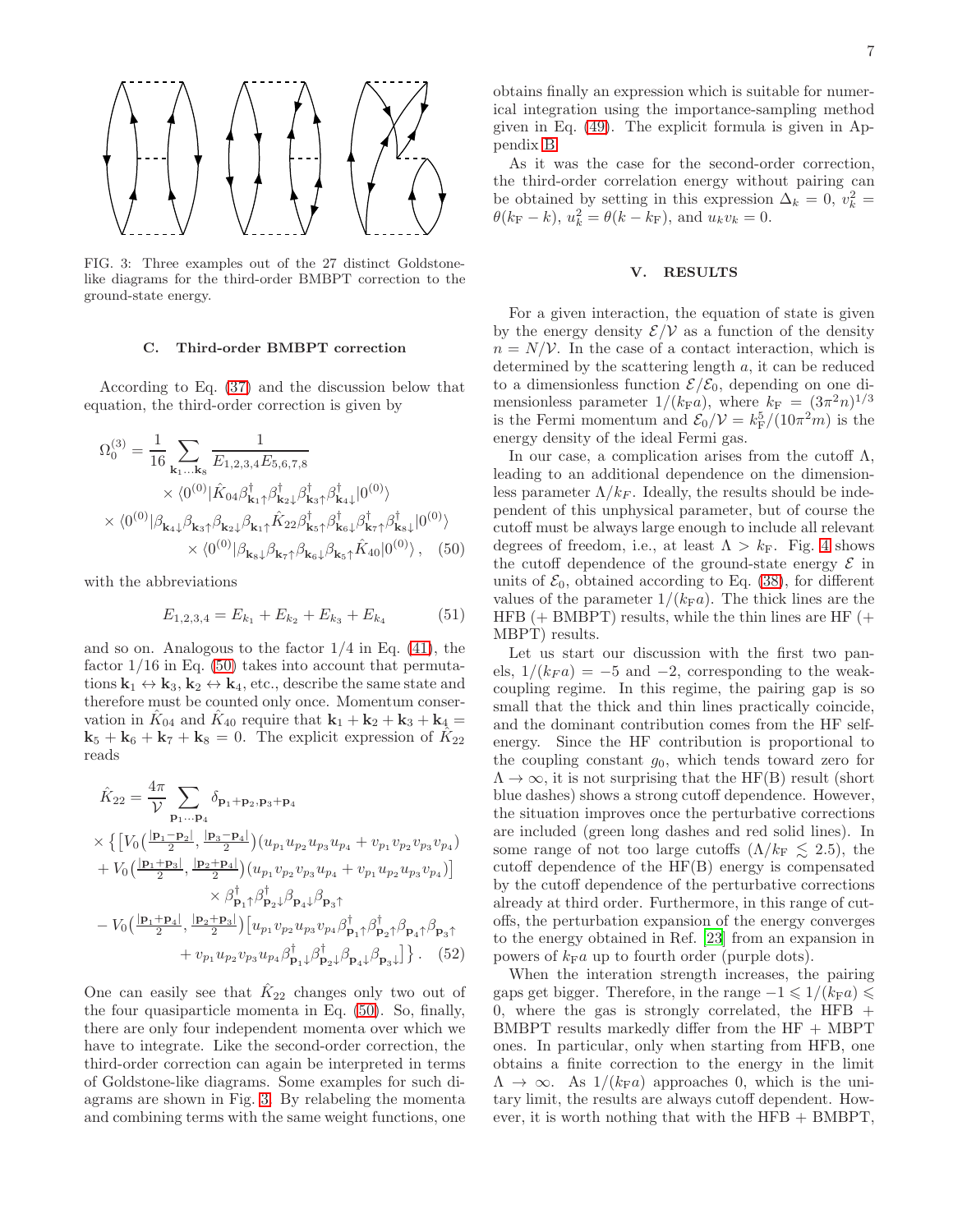

<span id="page-7-1"></span>FIG. 4: Cutoff dependence of the computed ground-state energy  $\mathcal E$  in units of the energy of an ideal Fermi gas,  $\mathcal E_0$ , for seven values of the interaction parameter  $1/(k_{\text{F}}a)$  at different levels of approximation. Thick lines start from the HFB ground state:  $\mathcal{E}_{\text{HFB}}$  (blue short dashes),  $\mathcal{E}_{\text{BMBPT2}} = \mathcal{E}_{\text{HFB}} + \Omega^{(2)}$  (green long dashes),  $\mathcal{E}_{\text{BMBPT3}} = \mathcal{E}_{\text{HFB}} + \Omega^{(2)} + \Omega^{(3)}$  (red solid line), while the corresponding thin lines are obtained without pairing, i.e., starting from HF instead of HFB. For comparison, the light blue areas are the experimental results of Ref. [\[22](#page-10-19)] and the purple dots in the first two panels are obtained from the  $k_F a$  expansion up to order  $(k_{\rm F}a)^4$  of Ref. [\[23](#page-10-18)].

the cutoff dependence between the different orders of the perturbation theory is less compared to the  $HF + MBPT$ results. In the  $HFB + BMBPT$  case, we observe that, as a function of the cutoff, the energy has a minimum around  $\Lambda/k_F \sim 1.5$ .

which should eventually lead to cutoff independence at least in some range of cutoffs, as discussed above for the weakly interacting case.

Various thermodynamic quantities for the homogenous one-component Fermi gas from the BCS regime to the unitary limit were recently determined in [\[22\]](#page-10-19) using <sup>6</sup>Li atoms in a hybrid trap. The results for the energy with their error bands are shown in Fig. [4](#page-7-1) by the light blue regions. Our minimum energies agree rather well with these experimental results. Although we do not see true convergence as in the weakly interacting case, one may argue that these minimum energies can be considered our best estimates because the third-order change is much smaller than the second-order one, and also there is at least local cutoff independence. However, as one approaches the unitary limit, the best estimate from HFB + BMBPT is still somewhat higher than the experimentally determined value of the energy. The ratio of  $\mathcal{E}/\mathcal{E}_0$  in the unitary limit is called the Bertsch parameter  $\xi$ . At the respective minima, we find  $\xi_{\text{HFB}} = 0.442$ ,  $\xi_{\text{BMBPT2}} = 0.414$ , and  $\xi_{\text{BMBPT3}} = 0.407$ , while the most precise experimental value is  $\xi = 0.370 \pm 0.005$  [\[24\]](#page-10-20), which lies inside the error band of [\[22\]](#page-10-19) shown in our figure and agrees also very well with the Quantum Monte Carlo results  $\xi = 0.372 \pm 0.005$  [\[25\]](#page-10-21) and  $\xi = 0.366^{+0.016}_{-0.011}$  [\[26\]](#page-10-22). Comparing the HFB and BMBPT energies, we observe that the minima get broader at higher orders of perturbation theory. This might indicate the onset of convergence,

## <span id="page-7-0"></span>VI. CONCLUSION AND OPEN QUESTIONS

Inspired by the  $V_{\text{low-}k}$  interactions used in nuclear physics, we have constructed effective interactions which tend to zero above some momentum cutoff  $\Lambda$  but preserve exactly the scattering phase shifts of the contact interaction below that cutoff. Since the phase shifts do not change sign, one can obtain rank-one separable interactions with these properties using the inverse-scattering formula of Tabakin [\[17](#page-10-13)], without solving explicitly the RG evolution equation.

Using these separable interactions, we have calculated the equation of state of the zero-temperature Fermi gas within the HFB + BMBPT approach. In the weakcoupling BCS regime, where the HF term is much more important than pairing, we find that, for  $\Lambda/k_F \lesssim 2.5$ , the BMBPT converges quickly to the correct result. At stronger coupling, we do not yet find convergence but nevertheless the results are encouraging and our best estimate for the Bertsch parameter in the unitary limit,  $\xi = 0.407$ , is not very far from the experimental value  $\xi = 0.370 \pm 0.005$  [\[24\]](#page-10-20).

An obvious problem of the approach is the cutoff dependence of the results. For observables that are insensitive to the short-range scales, the fact that the inter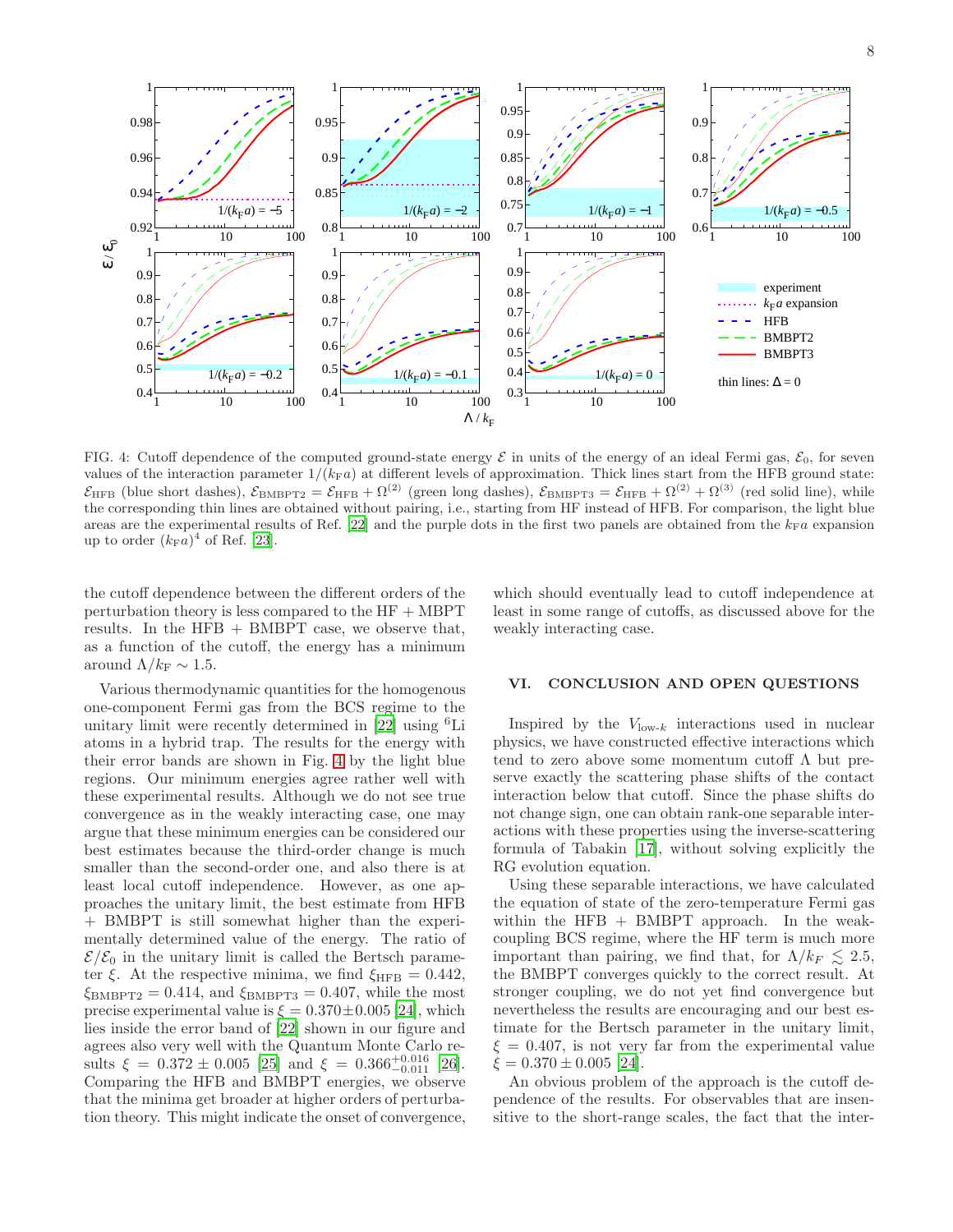action gives by construction cutoff independent results in the two-body sector (phase shifts) at low momentum implies that any cutoff dependence in the many-body sector is indicative of missing contributions. These missing contributions can be higher-order corrections in the perturbative expansion or missing three- and higher-body interactions.

Even if the simplest three-body interaction of the form  $(\psi^{\dagger} \psi)^3$  is absent in the limit  $\Lambda \to \infty$  because it is forbidden by the Pauli principle for a two-component Fermi system, more complicated terms involving derivatives, i.e., momenta, would be generated in the RG evolution when the cutoff is lowered [\[10](#page-10-9)[–12](#page-10-10)]. These terms should be either included explicitly or, in an approximate way, in the form of a density-dependent two-body interaction.

Concerning the perturbation expansion in BMBPT, it is well known from nuclear structure theory that this can only work if the interactions are soft enough. This means that, while the cutoff must be larger than  $k_F$  to describe the interactions among the particles in the Fermi sea, it should not be too large compared to  $k_F$ . If the cutoff is too large, e.g., in the limit  $\Lambda \to \infty$ , non-perturbative resummations (ladder diagrams) are necessary even in the weakly coupled regime. In order to see in which range of  $\Lambda/k_F$  and  $1/(k_F a)$  the BMBPT expansion converges, it would be desirable to push it to higher orders. This necessitates, however, the development of tools that can compute these corrections automatically, as it was done for nuclear-structure theory [\[27](#page-10-23)]. Once the equations have been derived, their numerical computation using Monte-Carlo integration would not be any more difficult than the third order that we have done here. As usual with Monte-Carlo integration, the computation time depends on the precision that one asks for. Let us mention that a completely different strategy to sum the perturbative corrections to much higher orders is the diagrammatic Monte-Carlo method [\[28\]](#page-10-24).

In the strongly coupled regime, it may be necessary to resum ladder-like diagrams even in the case of small cutoffs, for the following reason. The BMBPT expansion as explained in Sec. [IV](#page-3-0) is based on excited states built out of fermionic quasiparticle excitations. But on the BEC  $(a > 0)$  side of the crossover, it is clear that the most relevant excitations are bosonic ones. Therefore it is possible that bosonic excitations, namely, the Bogoliubov-Anderson (BA) phonon, play also some role at unitarity and for  $a < 0$  [\[4](#page-10-3)]. This collective mode is described in the superfluid version of the random-phase approximation (RPA) [\[29\]](#page-10-25) (called quasiparticle RPA in the nuclear-physics literature), corresponding to particleparticle and particle-hole ladder diagrams which are coupled to one another due to the anomalous propagators. For a regularized contact interaction in the limit  $\Lambda \to \infty$ , the effect of the BA mode on the ground state was included in Ref. [\[4\]](#page-10-3). Recently it was also studied in Ref. [\[30](#page-10-26)] for the case of dilute neutron matter with a separable interaction, however, without the HF field.

In such T-matrix approaches, the use of a finite cut-

off would have some advantages compared to the limit  $\Lambda \rightarrow \infty$ . At weak coupling, one gets the right result almost for free (at the HF level) with low-momentum interactions whereas for  $\Lambda \to \infty$  one has to use at least partially self-consistent versions of the T-matrix theory [\[31\]](#page-10-27) such as the extended T-matrix approximation [\[32\]](#page-10-28) or fully self-consistent Green's functions [\[33](#page-10-29)]. In addition, low-momentum interactions may simplify the numerical implementation of these approaches because a smaller grid in momentum space is required. The price to pay are uncertainties due to the unknown many-body interactions that are in principle induced when one lowers the cutoff.

Furthermore, one might wonder whether the HFB ground state is the best starting point for the perturbative expansion, although it is known that the gap is reduced due to "screening" of the interaction by the surrounding medium [\[9](#page-10-8)]. We leave all these open questions for future work.

#### Acknowledgments

We thank T. Duguet for discussions and H. Tajima for sending us the data of Ref. [\[22\]](#page-10-19). We acknowledge support from the Collaborative Research Program of IFC-PAR/CEFIPRA, Project number: 6304-4.

## Appendix A: Details of the computation of the separable interaction

Let us first consider the case  $a < 0$ . When solving the inverse scattering problem, Eqs. [\(9\)](#page-2-2) and [\(10\)](#page-2-4), it is helpful to determine the coupling constant  $g_0$  by considering Eq. [\(9\)](#page-2-2) in the limit  $q \to 0$ :

$$
g_0 = \frac{a}{m} \exp\left(-\frac{2}{\pi} \int_0^{\Lambda'} dq' \frac{\delta(q')}{q'}\right). \tag{A1}
$$

Then the form factor is given by

$$
F(q) = \sqrt{\frac{V_0(q, q)}{g_0}} = \sqrt{\frac{\sin \delta(q)}{-qa}} \exp\left(-\frac{x(q)}{2\pi}\right), \quad \text{(A2)}
$$

with

<span id="page-8-0"></span>
$$
x(q) = 2q \int_0^{\Lambda'} dq' \frac{q \delta(q') - q' \delta(q)}{q'(q'^2 - q^2)} + \delta(q) \ln \frac{\Lambda' - q}{\Lambda' + q} \tag{A3}
$$

for  $0 < q < \Lambda'$ . Furthermore,  $F(0) = 1$  and we set  $F(q \geq \Lambda') = 0$  since it is negligible by the definition of Λ ′ .

Let us now consider the unitary limit,  $a \to \infty$ . In this case, the coupling constant can be written as

$$
g_0 = -\frac{1}{m\Lambda'} \exp\left(-\frac{2}{\pi} \int_0^{\Lambda'} dq' \frac{\tilde{\delta}(q')}{q'}\right), \quad (A4)
$$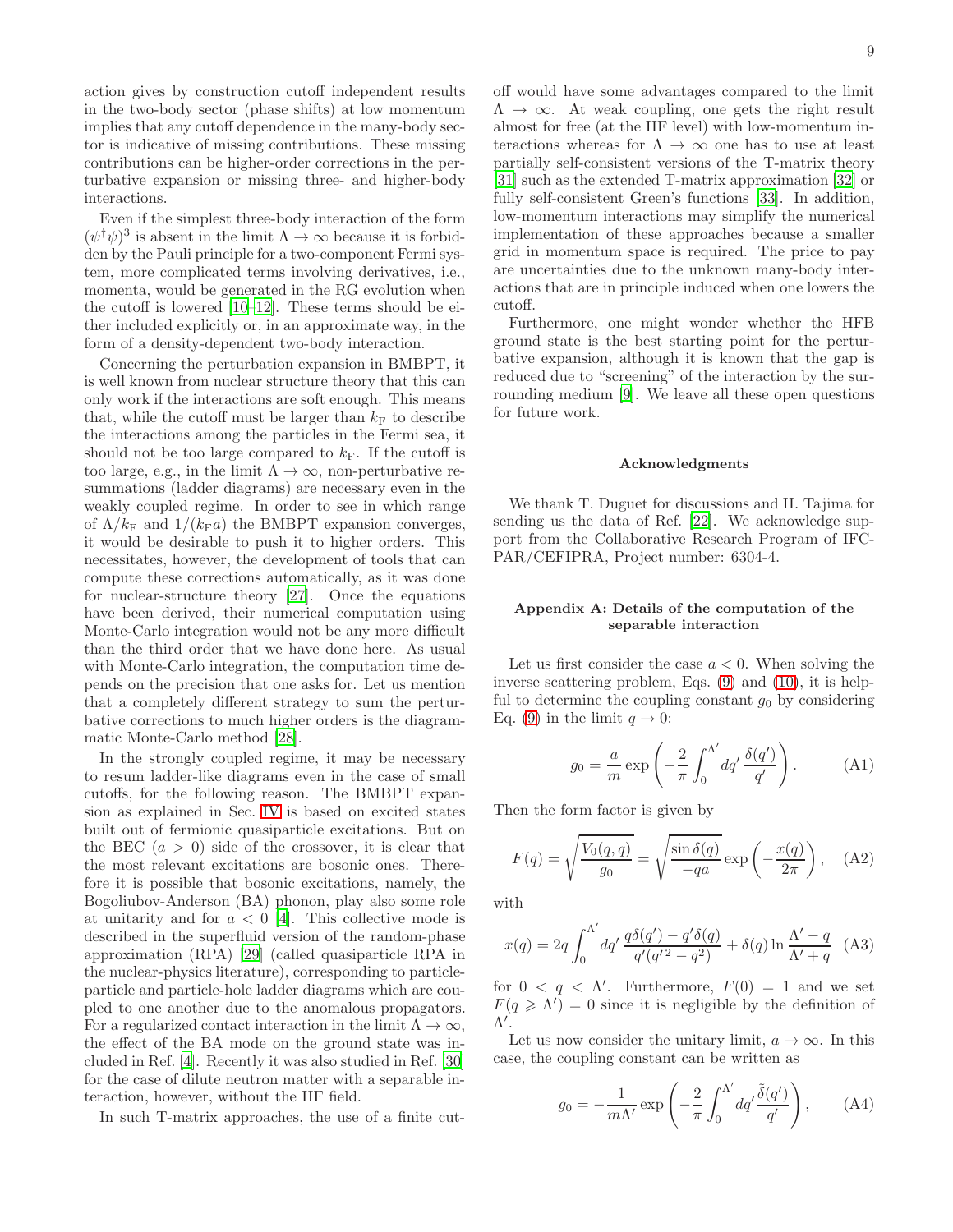with

$$
\tilde{\delta}(q') = \delta(q') - \delta(0), \qquad (A5)
$$

and the form factor for  $0 < q < \Lambda'$  is given by

$$
F(q) = \sqrt{\frac{\sin \delta(q)}{\sqrt{1 - q^2/\Lambda'^2}} \exp\left(-\frac{\tilde{x}(q)}{2\pi}\right)},
$$
 (A6)

where  $\tilde{x}(q)$  is defined analogously to Eq. [\(A3\)](#page-8-0) with  $\delta(q')$ replaced by  $\tilde{\delta}(q') = \delta(q') - \pi/2$ .

Finally, let us consider the case  $a > 0$ . Then the potential has a bound state with binding energy  $1/(ma^2)$ and the phase shift fulfils  $\delta(0) = \pi$ . In this case, the coupling constant can be written as

$$
g_0 = -\frac{1}{m\Lambda'^2 a} \exp\left(-\frac{2}{\pi} \int_0^{\Lambda'} dq' \frac{\tilde{\delta}(q')}{q'}\right), \quad (A7)
$$

and the form factor for  $0 < q < \Lambda'$  is given by

$$
F(q) = \sqrt{\frac{1 + q^2 a^2}{1 - q^2 / \Lambda'^2} \frac{\sin \delta(q)}{qa}} \exp\left(-\frac{\tilde{x}(q)}{2\pi}\right), \quad (A8)
$$

where  $\tilde{x}(q)$  is defined analogously to Eq. [\(A3\)](#page-8-0) with  $\delta(q')$ replaced by  $\tilde{\delta}(q') = \delta(q') - \pi$ .

## <span id="page-9-0"></span>Appendix B: Explicit expression of the third-order BMBPT correction

As explained in Sec. [IV C,](#page-6-3) in each term of  $\Omega^{(3)}$ , we must integrate over four independent momentum vectors. We relabel in each term the indices in such a way that the independent integration variables are called  $k_1 \ldots k_4$ . The remaining four momentum vectors are then given by various combinations of these integration variables, and we denote these combinations as

$$
k_{5} = -k_{1} - k_{2} - k_{3}, \t k_{6} = -k_{1} - k_{2} - k_{4},
$$
  
\n
$$
k_{7} = -k_{1} - k_{3} - k_{4}, \t k_{8} = -k_{2} - k_{3} - k_{4},
$$
  
\n
$$
k_{9} = k_{1} + k_{2} - k_{3}, \t k_{10} = k_{1} + k_{3} - k_{2},
$$
  
\n
$$
k_{11} = k_{1} + k_{2} - k_{4}, \t k_{12} = k_{1} + k_{4} - k_{2},
$$
  
\n
$$
k_{13} = k_{2} + k_{3} - k_{4}.
$$
 (B1)

The interaction potential appears with various differences or sums of momenta and we define the notation

$$
F_{i,j}^{\pm} = F(|\mathbf{k}_i \pm \mathbf{k}_j|/2). \tag{B2}
$$

Combining terms having the same weight functions, the third-order correction can be finally written as

$$
\Omega^{(3)} = \frac{(4\pi g_0)^3}{\mathcal{V}^3} \sum_{\mathbf{k}_1...\mathbf{k}_4} (u_1v_1 u_2v_2 u_3v_3 u_4v_4 A_1 \n+ u_1v_1 u_2v_2 u_3v_3 v_4^2 A_2 + u_1v_1 u_2v_2 u_3v_3 u_4^2 A_3 \n+ u_1v_1 u_2v_2 v_3^2 v_4^2 A_4 + u_1v_1 u_2v_2 v_3^2 u_4^2 A_5 \n+ v_1^2 v_2^2 v_3^2 u_4^2 A_6 + v_1^2 v_2^2 u_3^2 u_4^2 A_7), \quad (B3)
$$

with

$$
A_{1} = -\frac{4(u_{13}^{2}u_{5}^{2} + v_{13}^{2}v_{5}^{2})F_{2,3}^{-}F_{4,13}^{-}F_{2,3}^{-}F_{1,5}^{-}F_{1,4}^{-}F_{5,13}^{-}}{E_{1,13,4,5}E_{1,2,3,5}} + \frac{4u_{5}v_{5}u_{6}v_{6}F_{1,3}^{-}F_{2,5}^{-}F_{1,4}^{-}F_{2,6}^{-}F_{3,4}^{+}F_{5,6}^{+}}{E_{1,2,3,5}E_{1,2,4,6}} + \frac{2u_{5}^{2}u_{6}^{2}F_{2,3}^{-}F_{1,5}^{-}F_{1,4}^{-}F_{2,6}^{-}F_{3,5}^{-}F_{4,6}^{-}}{E_{1,2,3,5}E_{1,2,4,6}} - \frac{4(u_{5}^{2}v_{13}^{2} + u_{13}^{2}v_{5}^{2})F_{1,3}^{-}F_{2,5}^{-}F_{3,13}^{+}F_{2,4}^{+}F_{4,13}^{-}F_{1,5}^{-}}{E_{1,13,4,5}E_{1,2,3,5}} + \frac{4u_{6}^{2}v_{5}^{2}F_{1,2}^{-}F_{3,5}^{-}F_{1,2}^{-}F_{4,6}^{-}F_{3,4}^{+}F_{5,6}^{+}}{E_{1,2,3,5}E_{1,2,4,6}} + \frac{2v_{5}^{2}v_{6}^{2}F_{1,3}^{-}F_{2,5}^{-}F_{2,4}^{-}F_{1,6}^{-}F_{3,5}^{-}F_{4,6}^{-}}{E_{1,2,3,5}E_{1,2,4,6}} \quad (B4)
$$

$$
A_{2} = -\frac{2u_{6}^{2}u_{9}v_{9}F_{1,3}^{+}F_{2,9}^{+}F_{2,4}^{-}F_{1,6}^{-}F_{3,4}^{-}F_{6,9}^{-}}{E_{1,2,4,6}E_{3,4,6,9}} \\
-\frac{4u_{6}^{2}u_{5}v_{5}F_{1,3}^{-}F_{2,5}^{-}F_{2,4}^{-}F_{1,6}^{-}F_{3,4}^{+}F_{5,6}^{+}}{E_{1,2,3,5}E_{1,2,4,6}} \\
+\frac{2u_{5}v_{5}v_{6}^{2}F_{1,2}^{-}F_{3,5}^{-}F_{1,2}^{-}F_{4,6}^{-}F_{3,5}^{-}F_{4,6}^{-}}{E_{1,2,3,5}E_{1,2,4,6}} \\
+\frac{u_{9}v_{9}v_{6}^{2}F_{1,2}^{-}F_{4,6}^{-}F_{1,2}^{-}F_{3,9}^{-}F_{4,6}^{-}F_{3,9}^{-}}{E_{1,2,4,6}E_{3,4,6,9}}\,, \quad (B5)
$$

$$
A_3 = \frac{2u_6^2u_5v_5F_{1,2}^-F_{3,5}^-F_{1,2}^-F_{4,6}^-F_{3,5}^-F_{4,6}^-}{E_{1,2,3,5}E_{1,2,4,6}} + \frac{u_6^2u_9v_9F_{1,2}^-F_{4,6}^-F_{1,2}^-F_{3,9}^-F_{4,6}^-F_{3,9}^-}{E_{1,2,4,6}E_{3,4,6,9}} , \quad (B6)
$$

$$
A_{4} = -\frac{4u_{13}^{2}u_{5}^{2}F_{2,3}^{-}F_{1,5}^{-}F_{3,13}^{+}F_{2,4}^{+}F_{1,4}^{-}F_{5,13}^{-}}{E_{1,13,4,5}E_{1,2,3,5}} + \frac{8u_{11}^{2}u_{5}^{2}F_{2,11}^{+}F_{1,4}^{+}F_{1,3}^{-}F_{2,5}^{-}F_{3,4}^{-}F_{5,11}^{-}}{E_{1,2,3,5}E_{11,3,4,5}} + \frac{4u_{5}^{2}u_{6}^{2}F_{2,3}^{-}F_{1,5}^{-}F_{1,4}^{-}F_{2,6}^{-}F_{4,5}^{+}F_{3,6}^{+}}{E_{1,2,3,5}E_{1,2,4,6}} - \frac{4u_{5}^{2}u_{7}^{2}F_{1,3}^{-}F_{2,5}^{-}F_{3,4}^{-}F_{1,7}^{-}F_{4,5}^{+}F_{2,7}^{+}}{E_{1,2,3,5}E_{1,3,4,7}} + \frac{2u_{7}^{2}u_{8}^{2}F_{3,4}^{-}F_{1,7}^{-}F_{3,4}^{-}F_{2,8}^{-}F_{2,7}^{+}F_{1,8}^{+}}{E_{1,3,4,7}E_{2,3,4,8}} + \frac{2u_{7}^{2}v_{12}^{2}F_{2,12}^{-}F_{1,4}^{-}F_{3,12}^{-}F_{2,7}^{-}F_{3,4}^{-}F_{1,7}^{-}}{E_{1,3,4,7}E_{12,2,3,7}} - \frac{4u_{5}^{2}v_{13}^{2}F_{1,3}^{-}F_{2,5}^{-}F_{2,3}^{-}F_{4,13}^{-}F_{4,13}^{-}F_{1,5}^{-}}{E_{1,13,4,5}E_{1,2,3,5}} \quad (B7)
$$